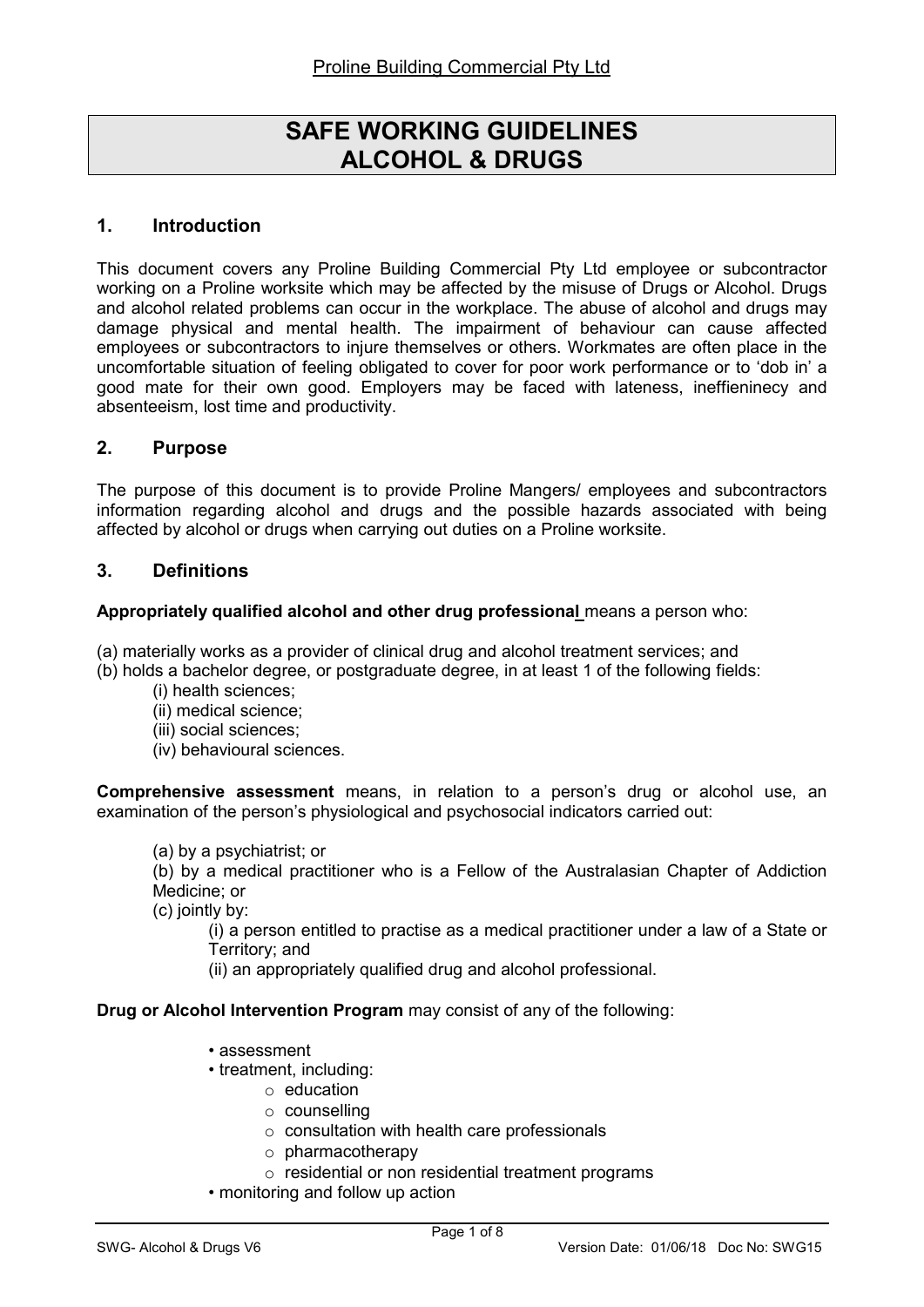### Permitted level means:

- 1. for alcohol, a concentration of less than 0.02 grams of alcohol in 210 litres of breath
- 2. for a testable drug—a concentration of the testable drug that is specified in selective legislative instrument 2008 No. 275

The permitted levels in oral fluid for each testable drug are;

| <b>Testable Drug</b>            | Level-<br>ng/mL |
|---------------------------------|-----------------|
| Morphine                        | 25              |
| Codeine                         | 25              |
| 6-Acetyl morphine               | 10              |
| Amphetamine                     | 25              |
| Methylamphetamine               | 25              |
| Methylenedioxymethylamphetamine | 25              |
| Methylenedioxyamphetamine       | 25              |
| Δ9-tetrahydrocannabinol         | 10              |
| Cocaine                         | 25              |
| Benzoylecgonine                 | 25              |
| Ecgonine methyl ester           | 25              |

The permitted level in urine for each testable drug are;

| <b>Testable Drug</b>                  | Level- ug/L |
|---------------------------------------|-------------|
| Morphine                              | 300         |
| Codeine                               | 300         |
| 6-Acetyl morphine                     | 10          |
| Amphetamine                           | 150         |
| Methylamphetamine                     | 150         |
| Methylenedioxymethylamphetamine       | 150         |
| 11-nor-delta-9-tetrahydrocannabiol-9- | 15          |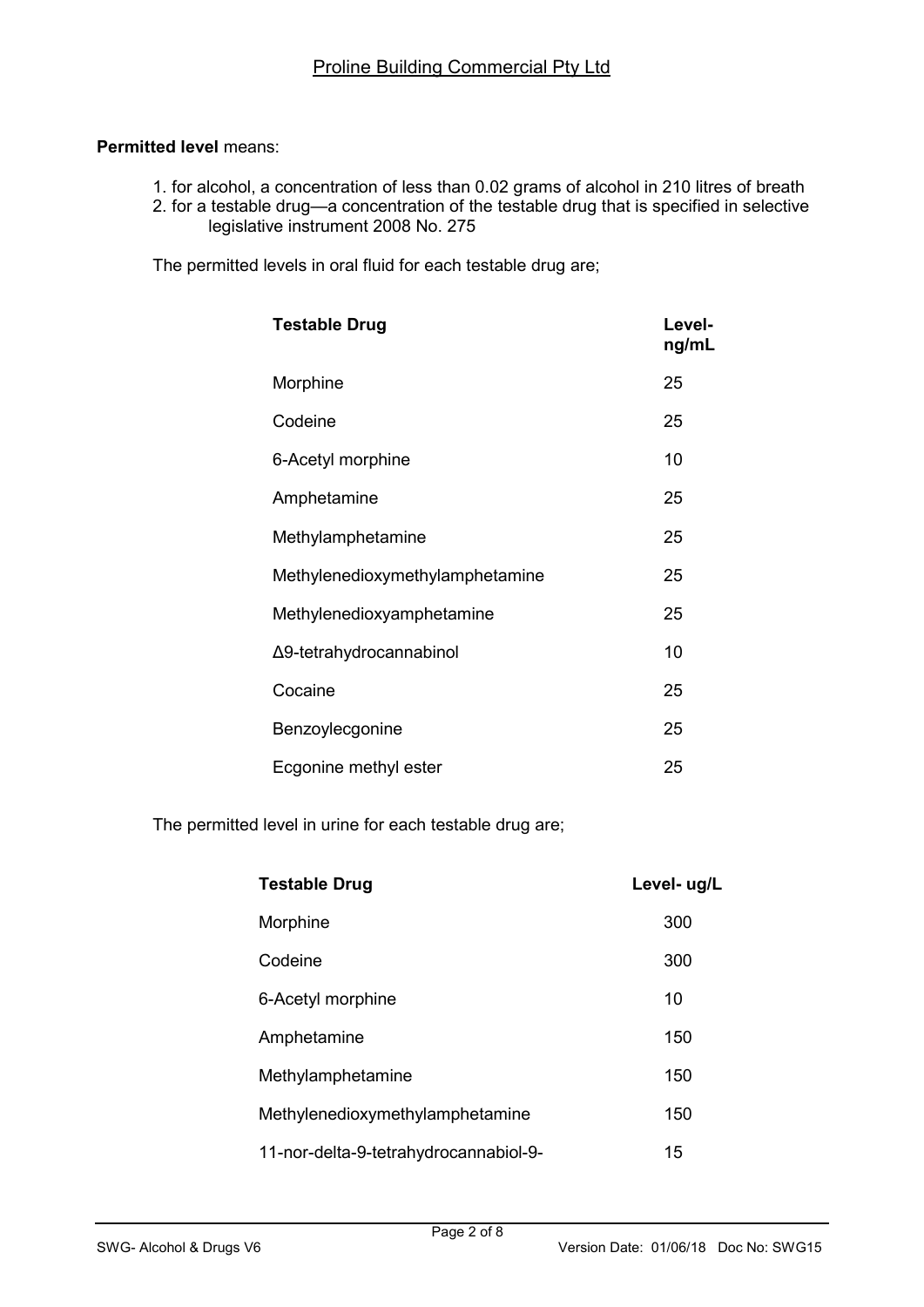| carboxylic acid       |     |
|-----------------------|-----|
| Benzoylecgonine       | 150 |
| Ecgonine methyl ester | 150 |

Note: These levels ensure that the results are administratively reliable and are set at a sufficient level to detect recent alcohol or drug use by the donor.

Positive result means the following:

In relation to a drug or alcohol test of a body sample the test results reveals:

- (a) for an initial drug test a test result above the permitted level.
- (b) for a confirmatory drug test a test result above the permitted level and verified
- by a Medical Officer as a verified positive result
- (c) for an initial alcohol test a test result above the permitted level
- (d) for a confirmatory alcohol test a test result above the permitted level

Testable drug group is any of the following:

- Amphetamines
- Cannabis
- Cocaine
- Opiates

**Passive Smoking** means to breath in environmental tobacco smoke (ETS) CASA Civil Aviation Safety Authority

#### 4. Roles & Responsibilities

Proline Building Commercial Pty Ltd is legally required to, and will, comply strictly with its obligations under this plan.

The Systems Manager is responsible for the following:

- Ensure new employee's have been trained in this plan, prior to the employee becoming available to perform their work duties;
- Ensure existing employee's have been trained in this plan;
- Organise drug and alcohol testing as required;
- Maintain professional and responsible behaviour and the use of good judgement when representing Proline at functions, sponsored by Proline, another organisation or company, where alcohol is available.
- Ensure alcohol is not provided to anyone under the age of 18 years.

Project Managers/ Supervisors and Site Supervisor are responsible for the following:

- Not permit an employee or subcontractor to perform work duties in the following circumstances:
	- a) if the Project Manager / Supervisor or Site Supervisor suspects the employee's or subcontractor faculties may be impaired due to the person being under the influence of a testable drug or of alcohol;
	- b) if an serious accident or serious incident has occurred which involved the employee or subcontractor.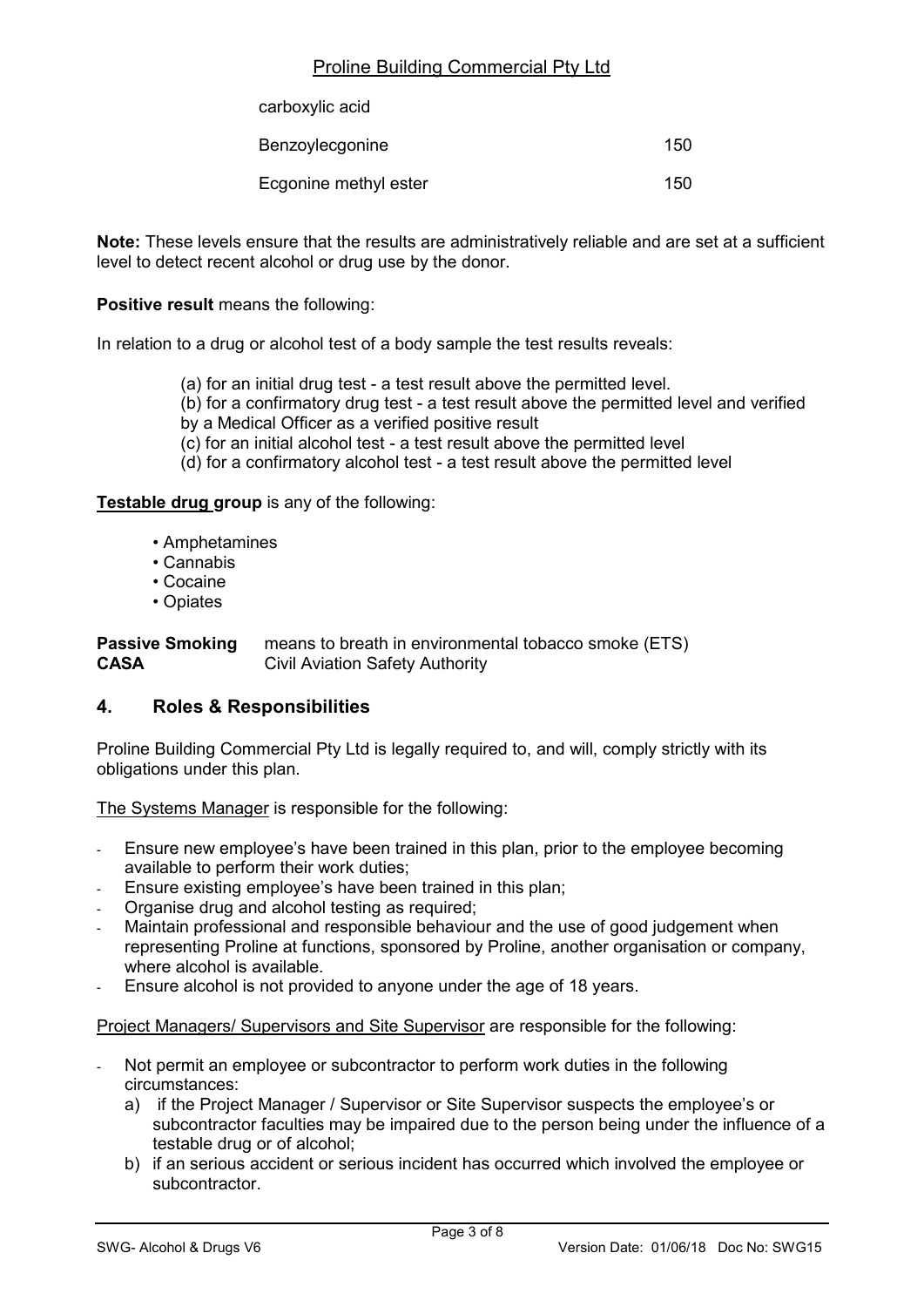- Maintain professional and responsible behaviour and the use of good judgement when representing Proline at functions, sponsored by Proline, another organisation or company, where alcohol is available.
- Ensure alcohol is not provided to anyone under the age of 18 years.

Proline expects that all employees will comply with their obligations under this plan. Employees / subcontractors are responsible for the following:

- Encouraged to disclose to Proline's Project Manager or Site Supervisor if they have consumed a level of alcohol, or have taken any drug, that may affect their ability to carry out their duties;
- Must not perform, or be available to perform their duties, if aware that they are adversely affected by a testable drug or by alcohol, until they are no longer adversely affected;
- Will be required to provide a body sample if they are to be tested for drugs and alcohol by Proline for the purposes of conducting such tests;
- Must cease performing, or being available to perform, their duties if they:
	- a) return a positive result for a drug or alcohol test;
	- b) fail to comply with a request by an approved tester to provide a body sample for CASA drug and alcohol testing;
	- c) fail to comply with a request to provide a body sample for Proline drug and alcohol testing under this plan;
	- d) interfere with a body sample they provide for drug or alcohol testing by CASA or Proline;
	- e) if required to cease performing, or being available to perform, their duties because of an incident related to alcohol or drugs, must not again perform or be available to perform their duties until all mandatory pre-conditions have been met.
- Maintain professional and responsible behaviour and the use of good judgement when representing Proline at functions, sponsored by Proline, another organisation or company, where alcohol is available:
- Ensure alcohol is not provided to anyone under the age of 18 years.

Employees need to be aware that failure to do so may result in:

- Proline taking disciplinary action against its employees or contractual action against contractors or sub-contractors;
- them committing an offence against CASR 99, for which prosecution or infringement action may be taken by the Civil Aviation Safety Authority or the Commonwealth Director of Public Prosecutions.

# 5. Smoking & Passive Smoking

It is a requirement under the Occupational Health & Safety Act 2000, to ensure the health & safety and welfare at work of all employees and other in their place of work. Therefore, Proline have implemented a total No Smoking Policy on all worksite/s, regardless of the worksite being outdoors and ventilated. Person/s found breaching this requirement will be issued non conformances as per non conformance procedure.

# 6. Alcohol

Alcohol is a drug that slows down the brain and nervous systems. It is the most widely used drug in Australia. Drinking a small amount is not harmful for most people, but regular drinking of a lot of alcohol can cause health, personal and social problems. Using alcohol at the same time as any other drug can be dangerous. This includes drinking alcohol while using medicines from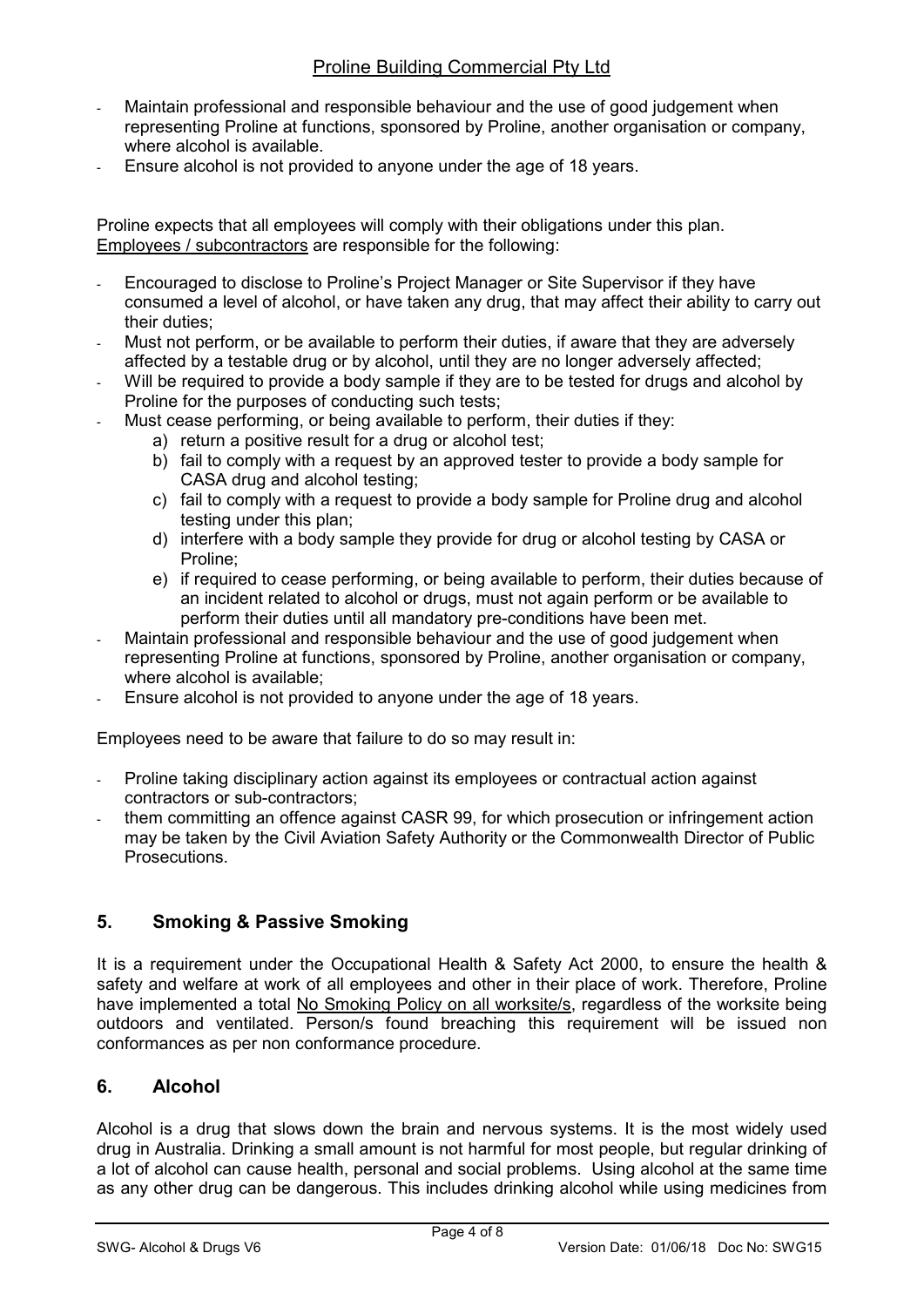the chemist or doctor or illegal drugs. Mixing alcohol with other drugs that slow down the body (ie sleeping pills, marijuana) can:

- make it harder to think clearly
- make it harder to properly control how you move
- stop your breathing and cause death

Heavy episodic drinking (often referred to as binge drinking) can refer to either occasional bouts of heavy drinking or a 'bender' had by an alcohol dependent person, which may last for days or weeks.

Sobering up, or getting the alcohol out of your body takes time. A little bit of the alcohol (about 10%) leaves the body in breath, sweat and urine, but most is broken down by the liver. The liver can only get rid of about one standard drink per hour. Nothing can speed this up, not black coffee, cold showers, exercising or vomiting. You can still be over the legal limit even a few hours after your last drink, even if you feel okay.

Blood alcohol concentration (BAC) refers to how much alcohol is in a person's blood. A breathalyzer test measures the amount of alcohol in a person's breath and gives an idea of BAC. The test gives a number, such as 0.012. The legal limit for drinking and driving is 0.05 BAC. A guide to keep in mind when drinking is as follows:

- $Men two standard drinks in the first hour and then one per hour after that$
- Women one standard drink in the first hour and then one per hour after that.

### Standard Drinks

- Light Beer (Schooner) 425ml 2.7% Alcohol/Vol
- Standard Beer (Middy) 285ml 4.9% Alcohol/Vol
- Wine (1 glass) 100ml 12% Alcohol/Vol
- Spirit (1 nip) 30ml 40% Alcohol/Vol

# 7. Legal Drugs

Legal drugs can still affect a person/s ability to perform their work duties in a safe manner. It is the responsibility of the employee / subcontractor to inform their Supervisor if they feel affected by a medication / drug taken. Ie Cold & Flu tablets, diabetes medication etc

# 8. Illegal Drugs

Illegal drugs are not permitted on any Proline worksite/s. Illegal drugs as listed below:

- Amphetamine-type stimulants
	- o Amphetamine/methamphetamines
		- $I$   $|ce$
		- **Speed and Base**
	- o Ecstasy
- Marijuana (Cannabis)
- Cocaine and crack cocaine
- Depressants
- GHB
- **Ketamine**
- **Hallucinogens**
- **Inhalants**
- **Opioids**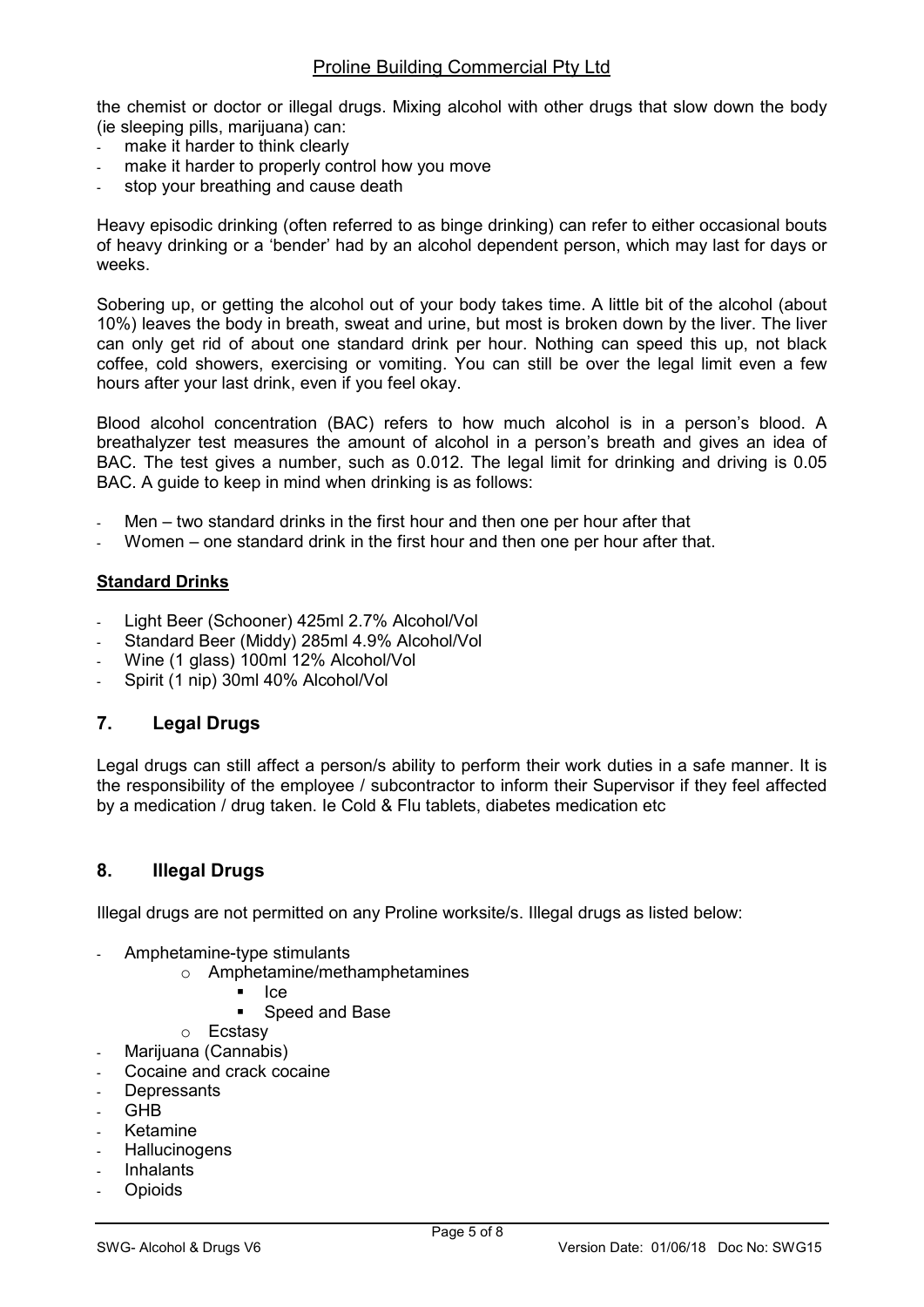# 9. Alcohol & Drug Testing

# 9.1 Pre-employment

An employee may be tested for alcohol and testable drugs prior to commencing employment with Proline Building Commercial Pty Ltd. This testing will be carried out by a suitably qualified medical professional as nominated by Proline.

# 9.2 Random Testing

An employee may be tested for alcohol and testable drugs randomly throughout their employment with Proline Building Commercial Pty Ltd. This testing will be carried out by a suitably qualified medical professional as nominated by Proline or alternatively by a qualified professional nominated by a Proline Client.

# 9.3 Post accident or serious incident

An employee may be tested for alcohol and testable drugs after an accident or serious incident that occurs whilst they are performing, or available to perform their duties, provided that suitable test conditions exist.

• Suitable test conditions exist where, after an accident or serious incident, testing can be conducted:

- $\circ$  within 32 hours of the accident or incident for drug testing
- o within 8 hours of the accident or incident for alcohol testing; and
	- $\circ$  it is practicable to conduct a test

#### 9.4 On reasonable suspicion

An employee may be tested if a Project Manager or Supervisor has reasonable grounds to believe that the person may be adversely affected by alcohol or testable drugs while performing, or available to perform their duties.

#### 9.5 Self-Referral

Any employee who seeks assistance from their Manager or Supervisor will be afforded all necessary assistance. The matter will be treated in the strictest confidence.

Personnel seeking assistance from Proline's management will be offered assistance, by way of counselling or other treatment / rehabilitation program. They may be provided with flexible leave arrangements in order to complete any treatment / rehabilitation program. Any employee who wishes to seek professional counselling assistance in relation to an alcohol or drug related problem is directed to the services listed below in Clause 10.1 & 10.2.

# 10. Alcohol & Drug Response Program

An individual Alcohol or Drug Response Program may be required to be developed in the following cases:

Where Proline is aware that a positive result for an initial drug test has been recorded by an employee;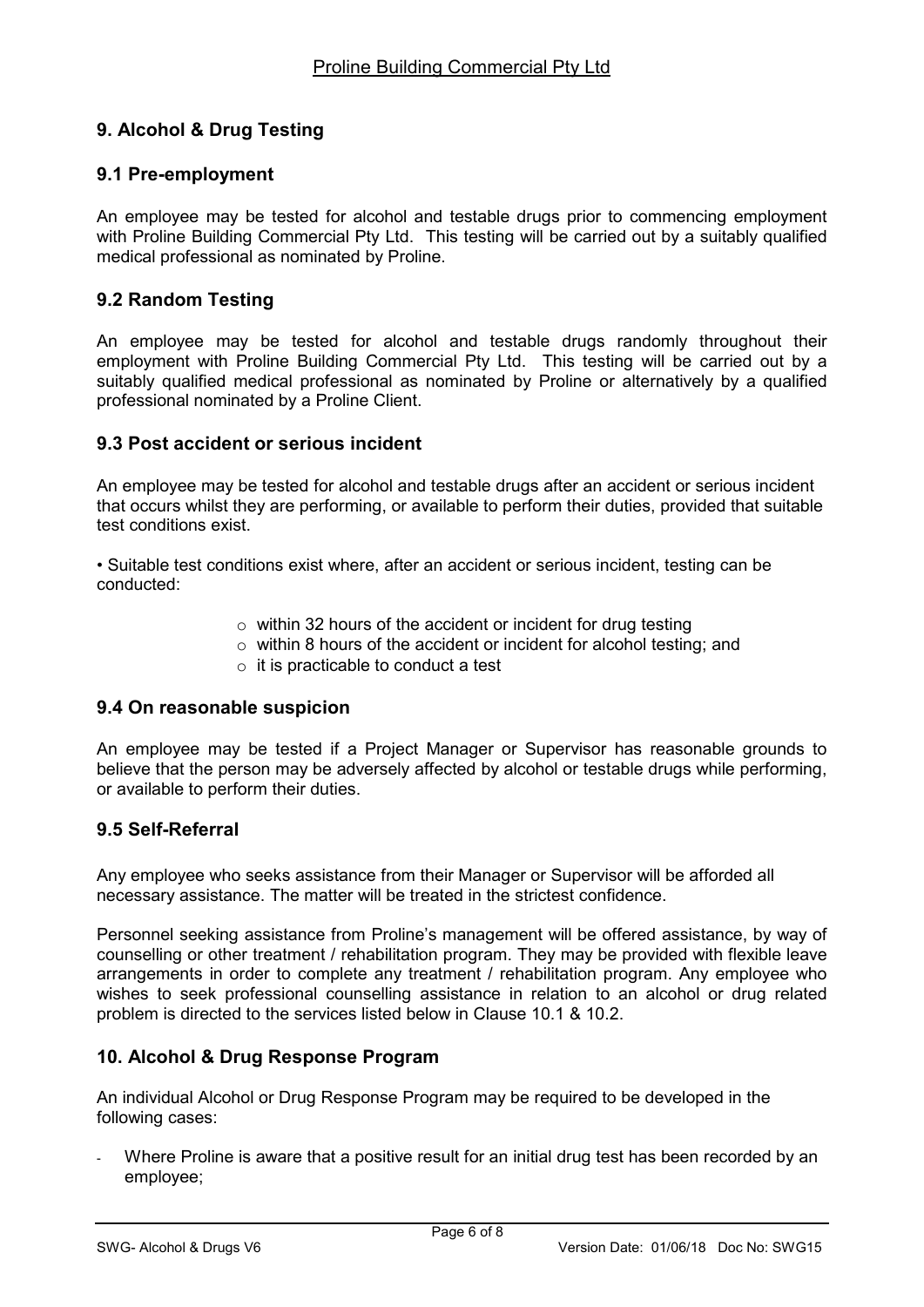- Where Proline is aware that a positive result for an initial alcohol test has been recorded by an employee;
- Where Proline is aware that an employee who has been required to take a drug or alcohol test has:
	- o refused to take the test; or
	- $\circ$  interfered with the integrity of the test.
- If a Project Manager or Supervisor suspects the employee's faculties may be impaired due to the person being under the influence of a testable drug or alcohol;
- If an accident or serious incident has occurred involving the employee while he or she is performing their duties.

Proline employees or sub contractors who require assistance from an Alcohol & Drugs professional, independent of Proline and will be by :

# 10.1 Alcohol Counseling

Alcoholics Anonymous is a 12 step fellowship of men and women supporting each other in recovery from alcoholism. Telephone 02 9559 8866.

# 10.2 Drugs Counseling

Narcotics Anonymous is a 12 step fellowship of men and women supporting each other in recovery from addiction to all drugs, including alcohol. Telephone: 1300 652 820

# 11. Training

The Systems Manager will train employees during WHS EMS QA Seminars to ensure that employees can identify risky activities and receive appropriate training.

# 12. Review & Evaluation

In order to ensure this procedure remains effective, it will be reviewed by Senior Management on an annual basis or in the event of an injury or near miss resulting from the alcohol & drug use, changes in legislation or if raised by an employees concern.

# 13. References

- o Work Health & Safety Act 2011
- o Work Health & Safety Regulation 2017
- o www.casa.gov.au DAMP Template
- o NSW Health Alcohol Drugs Fact Sheet